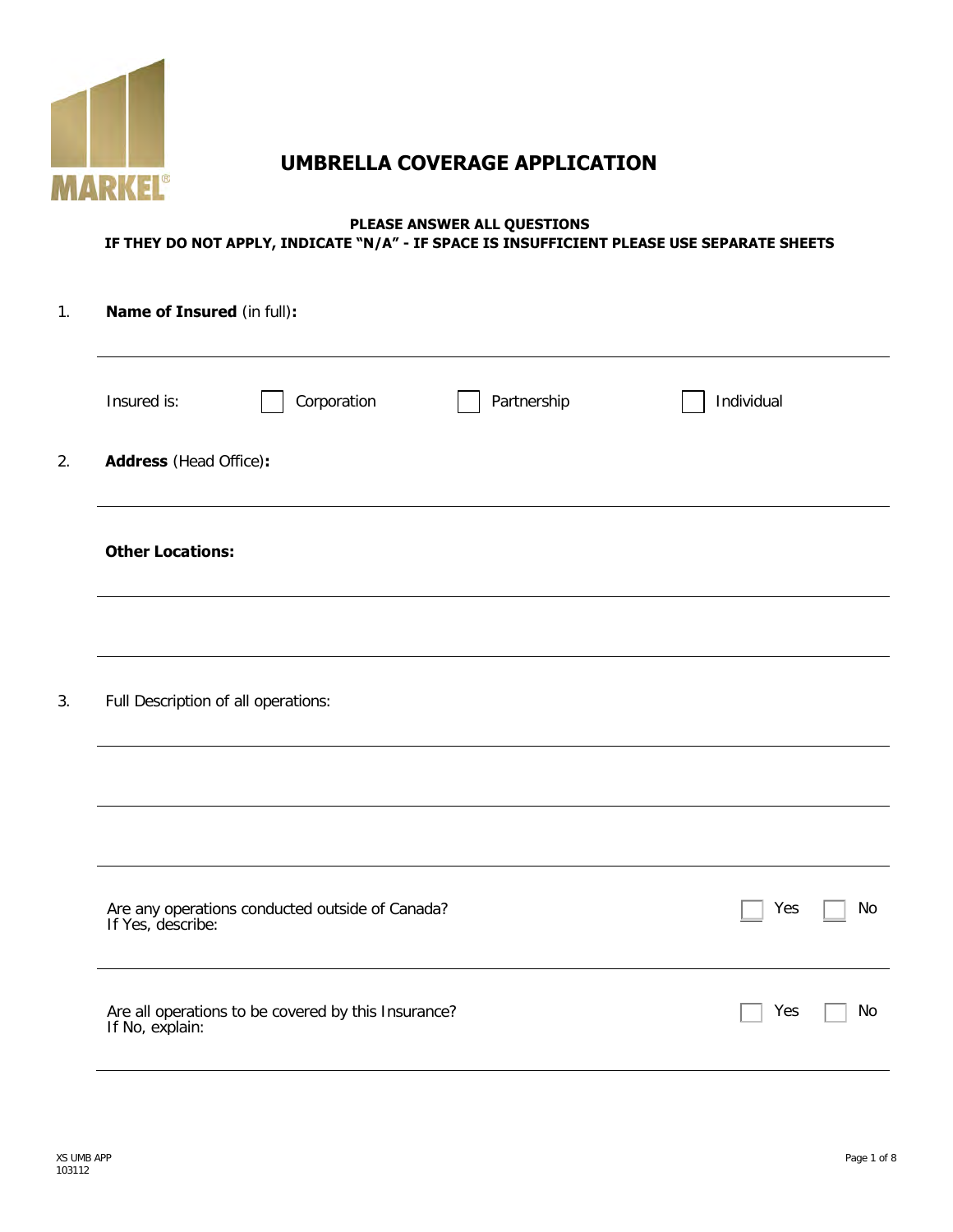4. Length of time in business:

#### 5. Receipts/Revenues estimated for this year:

a) Canada: b) U.S.A.: c) Foreign: 

Past Sales (last 5 years):

| Year | Canada | <b>U.S.A.</b> | <b>Foreign</b> |
|------|--------|---------------|----------------|
|      |        |               |                |
|      |        |               |                |
|      |        |               |                |
|      |        |               |                |
|      |        |               |                |

| Have any Products been discontinued and/or recalled in the past 5 years? | $\Box$ Yes $\Box$ No |  |
|--------------------------------------------------------------------------|----------------------|--|
| If Yes, describe:                                                        |                      |  |

If you are involved in more than one product/operation, please provide breakdown in receipts:

| <b>Employees/Payroll:</b>                              |        |         |
|--------------------------------------------------------|--------|---------|
|                                                        | Number | Payroll |
| Executive/Management                                   |        |         |
|                                                        |        |         |
|                                                        |        |         |
|                                                        |        |         |
|                                                        |        |         |
| Are all employees covered under Workers' Compensation? |        | Yes     |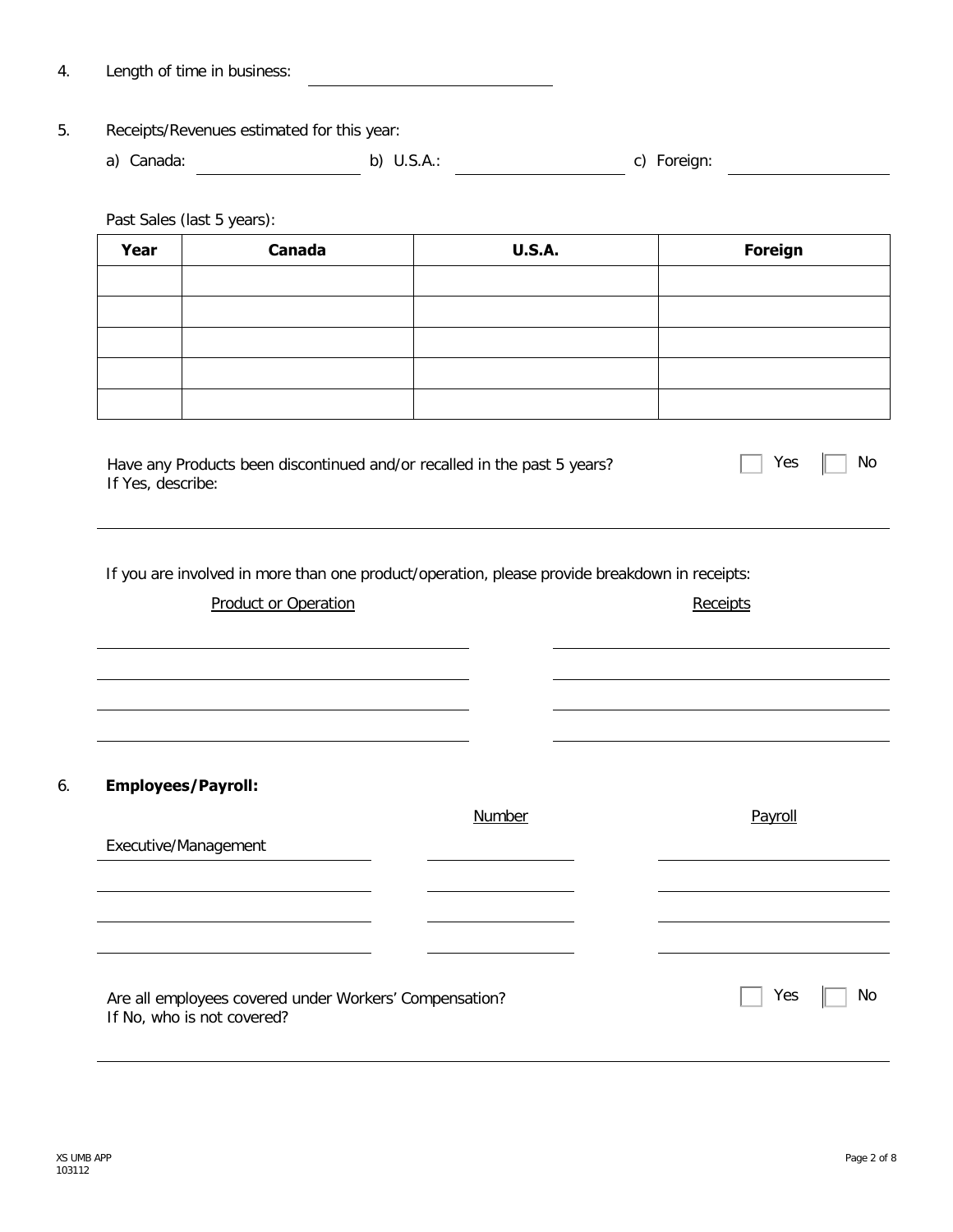| Do underlying policies cover Employers' Liability? |  |  |
|----------------------------------------------------|--|--|
| If No, state exceptions:                           |  |  |

| Yes | Nο |
|-----|----|
|-----|----|

| Private Passengers:                                     |            | Light Trucks:                                                              | Heavy Trucks:                                                                                                         |     |  |
|---------------------------------------------------------|------------|----------------------------------------------------------------------------|-----------------------------------------------------------------------------------------------------------------------|-----|--|
| Tractors:                                               |            | Trailers:                                                                  | Others:                                                                                                               |     |  |
| Buses:                                                  | (capacity) |                                                                            | U.S. Vehicles:                                                                                                        |     |  |
| Are any long haul operations involved? (over 100 miles) |            | If so, please state number of vehicles/frequency and radius of operations: |                                                                                                                       | Yes |  |
|                                                         |            |                                                                            |                                                                                                                       |     |  |
|                                                         |            |                                                                            |                                                                                                                       |     |  |
| If so, describe where and how often carried:            |            | Are any hazardous goods carried? (ie. explosives/flammables)               |                                                                                                                       | Yes |  |
|                                                         |            |                                                                            |                                                                                                                       |     |  |
| Aircraft:                                               |            |                                                                            |                                                                                                                       |     |  |
| Owned:<br>Yes                                           | No         | Passenger Capacity & Type:                                                 |                                                                                                                       |     |  |
| Non Owned:<br>Yes                                       | No         | Passenger Capacity & Type:                                                 | <u> 1980 - Andrea Station Barbara, politik eta politik eta politik eta politik eta politik eta politik eta politi</u> |     |  |
| Are aircraft chartered with crew?                       |            |                                                                            |                                                                                                                       | Yes |  |

Describe amount of usage time and distance flown: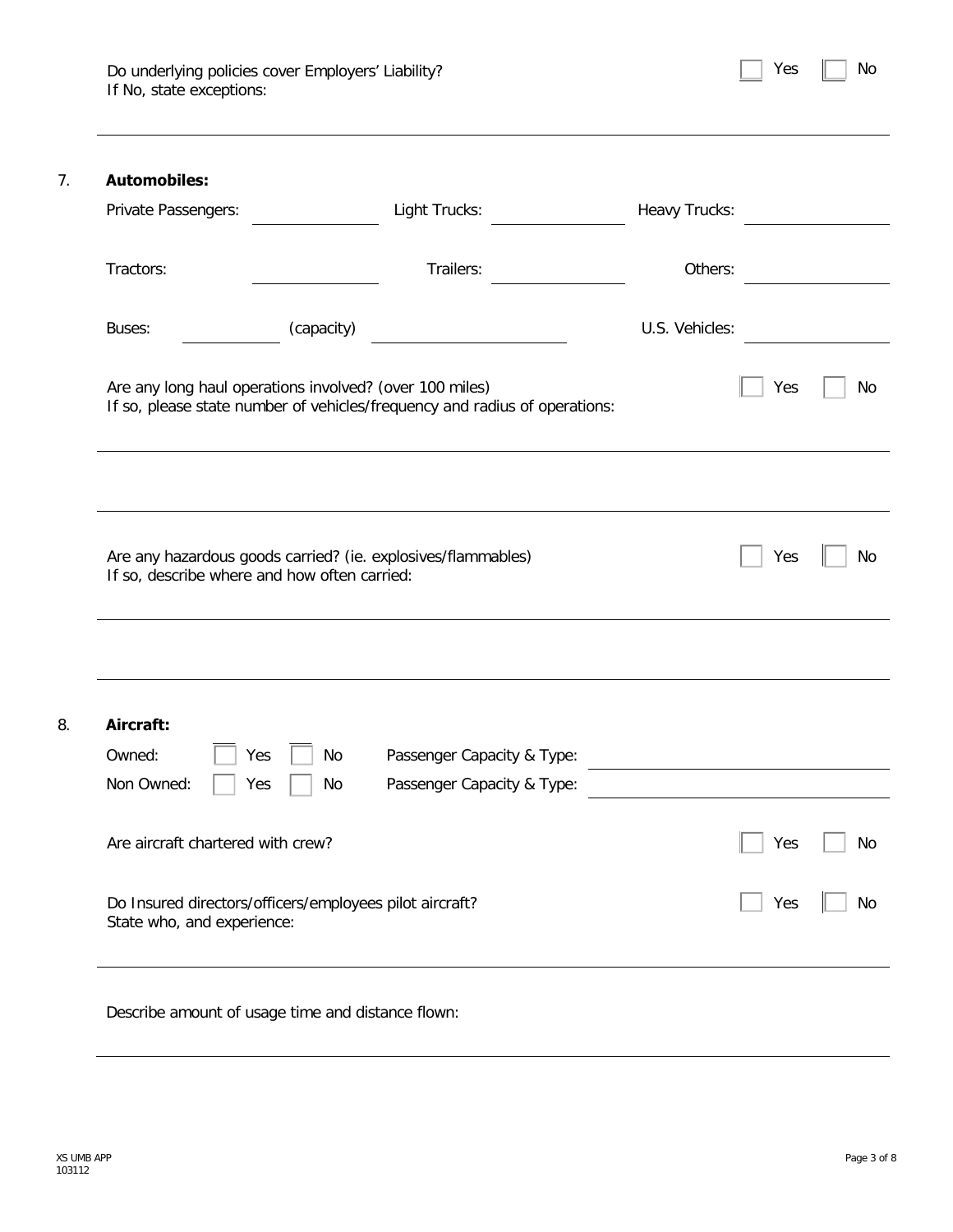|             | State number, location, type and size of any private air strips or fields:                         |  |  |  |
|-------------|----------------------------------------------------------------------------------------------------|--|--|--|
| Watercraft: |                                                                                                    |  |  |  |
|             |                                                                                                    |  |  |  |
|             | Describe any owned or non-owned watercraft (ie. size/usage), and state whether owned or non-owned: |  |  |  |

Are any watercraft facilities operated by the Insured? If Yes, describe:

Do underlying policies cover these exposures? No was not all the No was not all the No was not all the No was not all the No was not all the No was not all the No was not all the No was not all the No was not all the No wa

#### 10. **Care, Custody or Control:**

List all real property (ie. buildings) belonging to other, which is in your care, custody or control (value over \$10,000):

| Location | <b>Occupied As</b> | <b>Est. Value</b> | <b>Limit of Insurance</b> |
|----------|--------------------|-------------------|---------------------------|
|          |                    |                   |                           |
|          |                    |                   |                           |
|          |                    |                   |                           |
|          |                    |                   |                           |

List all other property (ie. leased equipment, property stored, rolling stock) belonging to others which is in your care, custody or control (value over\$10,000).

| Location | <b>Occupied As</b> | <b>Est. Value</b> | <b>How Insured</b> |
|----------|--------------------|-------------------|--------------------|
|          |                    |                   |                    |
|          |                    |                   |                    |
|          |                    |                   |                    |
|          |                    |                   |                    |

Yes No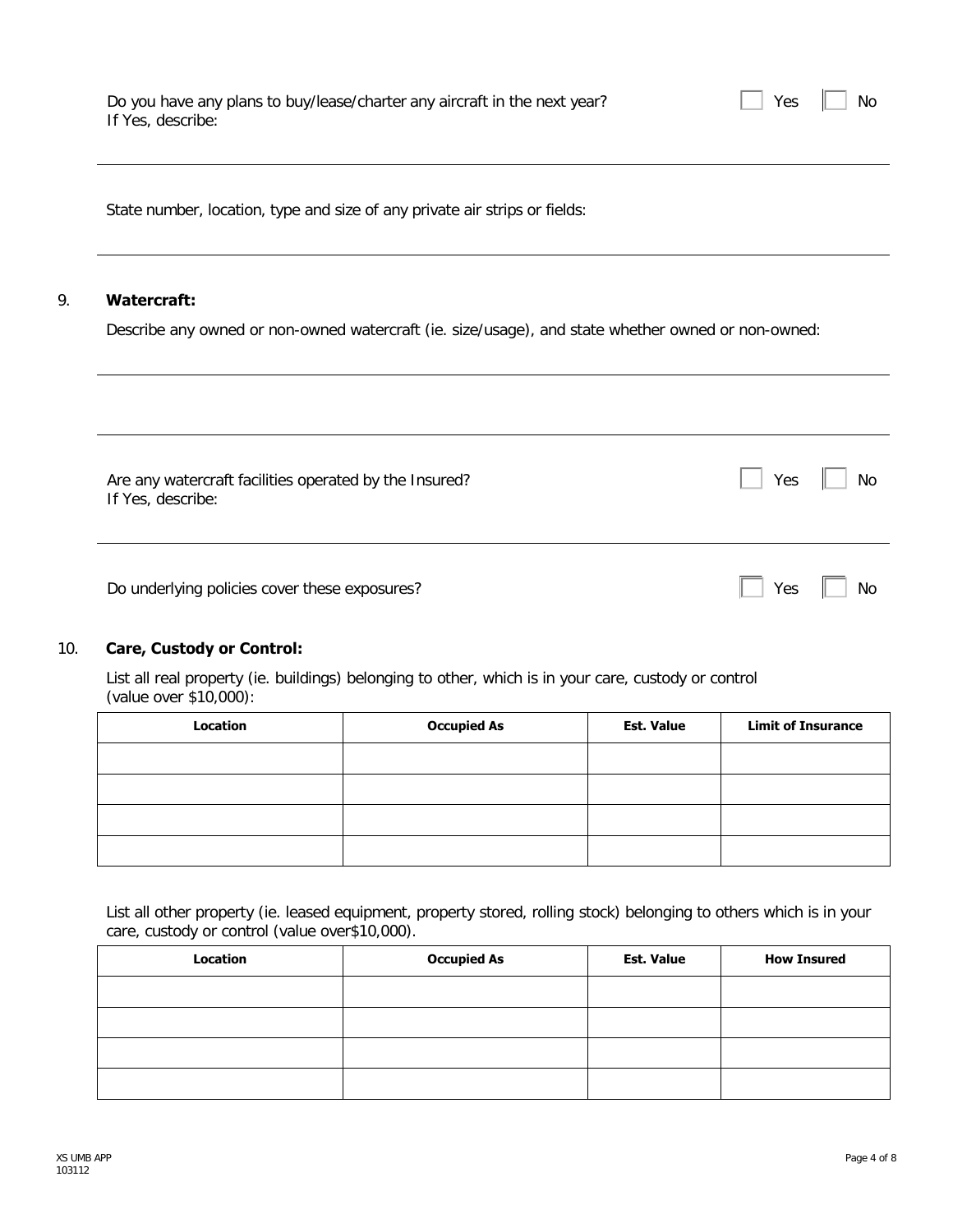### 11. **Contractual Liability:**

Please state any unusual contractual obligations which you have entered into, or any situation where you have agreed to assume another's obligations:

| <b>Railroad:</b>                                                                                                 |     |  |
|------------------------------------------------------------------------------------------------------------------|-----|--|
| Do you operate a railroad?<br>If Yes, describe (length of track, number of crossings and how protected):         | Yes |  |
|                                                                                                                  |     |  |
| Do you have a sidetrack on your premises?                                                                        | Yes |  |
| Is it in regular use?                                                                                            | Yes |  |
| Do underlying policies cover these exposures?                                                                    | Yes |  |
| <b>Nuclear Liability:</b>                                                                                        |     |  |
| Do your operations involve the use of radioisotopes, or any other radioactive<br>materials?<br>If Yes, describe: | Yes |  |

### 14. **Protective Liability:**

Please describe any work (along with amounts) that will be performed by others for you during the coming year:

| Do you require proof of insurance from such contractors/suppliers that perform work |  |
|-------------------------------------------------------------------------------------|--|
| or services?                                                                        |  |

Yes | No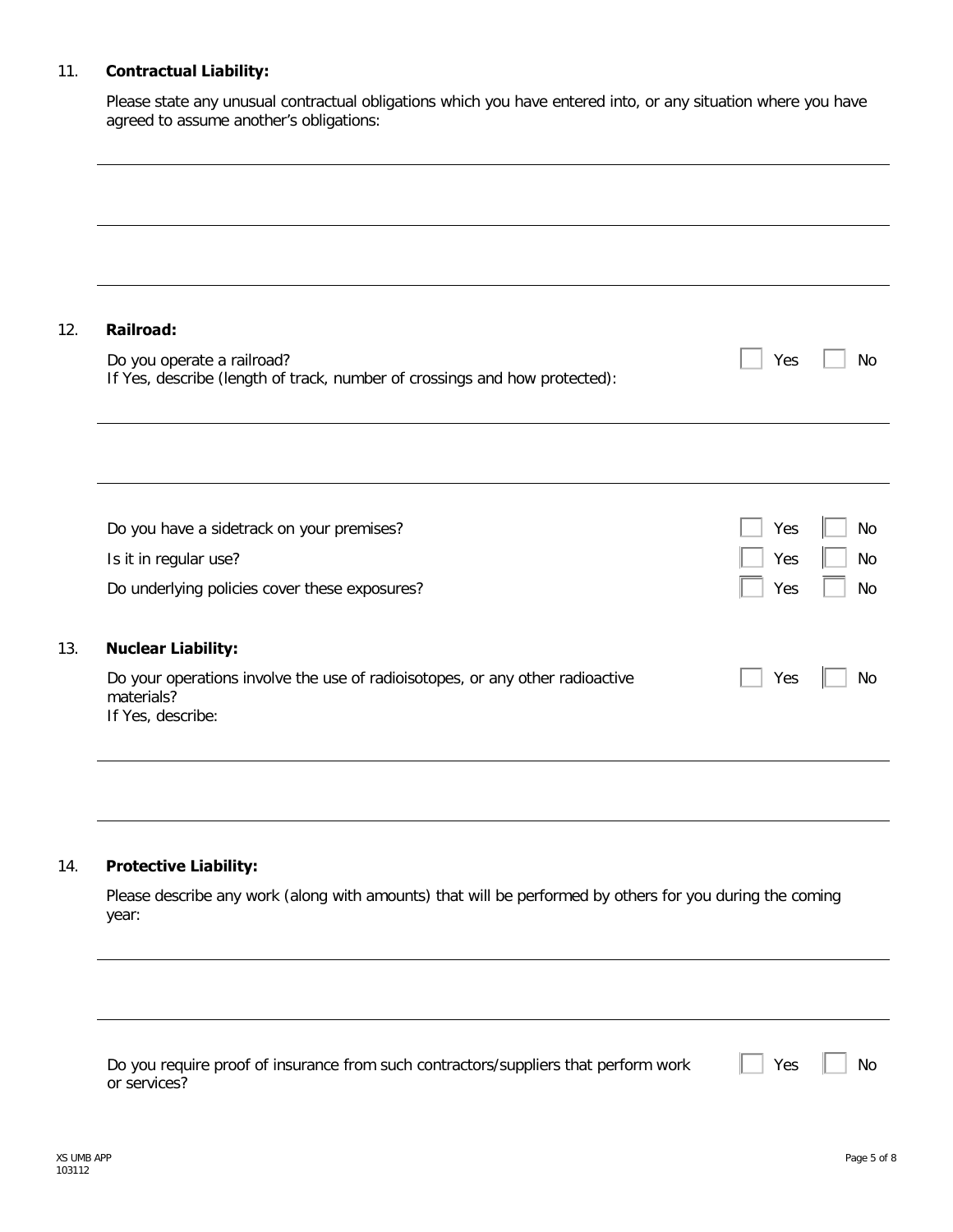What limit of Liability do you require be provided:

### 15. **Advertising:**

16. **Professional:**

State your annual expenditure in this area and advise what form of media is used (if expenditure is in excess of \$10,000):

| Radio:                          | T.V.:                                                                   |    |               | Publishing: |     |    |
|---------------------------------|-------------------------------------------------------------------------|----|---------------|-------------|-----|----|
| Event Sponsorship:              | Other:                                                                  |    |               |             |     |    |
|                                 |                                                                         |    |               |             |     |    |
|                                 | Do you have a contract with an Advertising agency?                      |    |               |             | Yes | No |
|                                 | If so, do they provide insurance to protect your interests?             |    |               |             | Yes | No |
|                                 |                                                                         |    |               |             |     |    |
| <b>Professional:</b>            |                                                                         |    |               |             |     |    |
|                                 | Please state if any of the following exposures exist:                   |    |               |             |     |    |
| <b>First Aid Station</b>        |                                                                         |    | Hospital      |             |     |    |
|                                 |                                                                         |    |               |             |     |    |
|                                 | State number of employed:                                               | 1) | Nurse(s):     |             |     |    |
|                                 |                                                                         | 2) | $Dactor(s)$ : |             |     |    |
|                                 |                                                                         | 3) | Others:       |             |     |    |
|                                 |                                                                         |    |               |             |     |    |
|                                 | Does your firm provide any outside consulting or professional services? |    |               |             | Yes | No |
| If Yes, please provide details: |                                                                         |    |               |             |     |    |
|                                 |                                                                         |    |               |             |     |    |

#### 17. **Claims Experience:**

List all third party losses that exceeded \$10,000 for the past 5 years:

| Year | <b>Description</b> | <b>Loss Payment</b> | <b>Expenses</b> | <b>Reserve</b> | <b>Status</b> |
|------|--------------------|---------------------|-----------------|----------------|---------------|
|      |                    |                     |                 |                |               |
|      |                    |                     |                 |                |               |
|      |                    |                     |                 |                |               |
|      |                    |                     |                 |                |               |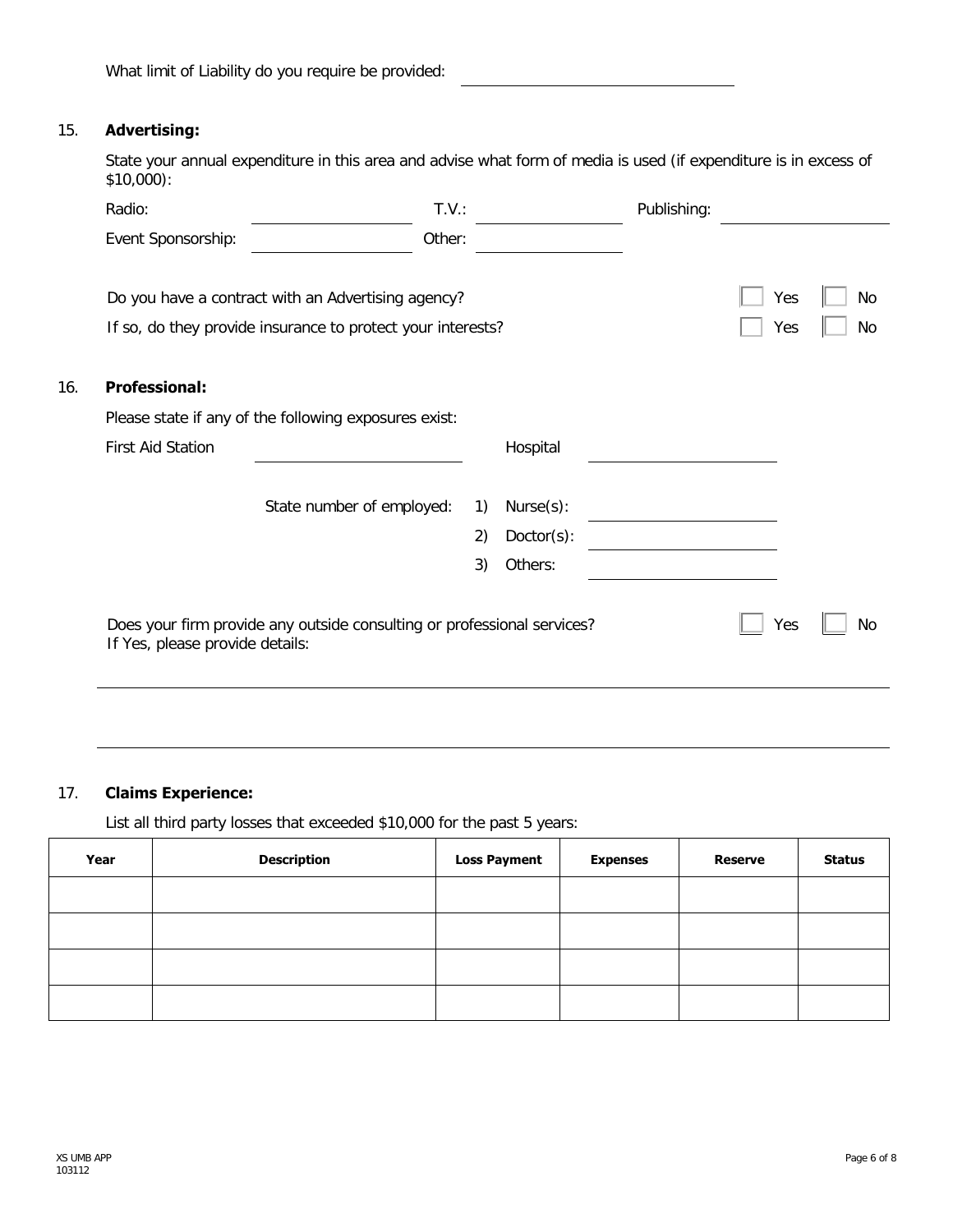#### 18. **Underlying Insurance:**

List all policies that you are requesting to be scheduled on the Umbrella Policy:

| Coverage | Limit | <b>Insurer</b> | <b>Policy Period</b> | <b>Premium</b> |
|----------|-------|----------------|----------------------|----------------|
|          |       |                |                      |                |
|          |       |                |                      |                |
|          |       |                |                      |                |
|          |       |                |                      |                |

19. Does your Primary CGL policy cover the following exposures?

| Products                   | Yes<br>No                                                                    | Occurrence PD              | Yes | No  |
|----------------------------|------------------------------------------------------------------------------|----------------------------|-----|-----|
| <b>Blanket Contractual</b> | Yes<br>No                                                                    | Personal Injury            | Yes | No  |
| Protective                 | Yes<br>No                                                                    | Non-Owned Auto             | Yes | No  |
| Watercraft                 | Yes<br>No                                                                    | X C U Hazards              | Yes | No  |
| Professional               | Yes<br>No                                                                    | Liquor Liability           | Yes | No  |
| Employees as Insured       | Yes<br>No                                                                    | <b>Employers Liability</b> | Yes | No  |
| Advertisers'               | Yes<br>No                                                                    | <b>Employee Benefits</b>   | Yes | No  |
| <b>Tenants Legal</b>       | Yes<br>No                                                                    | <b>Forest Fire</b>         | Yes | No. |
| World Wide Territory       | Yes<br>No                                                                    | Broad Form PD              | Yes | No  |
| damages?                   | Does your policy exclude punitive damages, or restrict cover to compensatory |                            | Yes | No  |
|                            |                                                                              |                            |     |     |
|                            | Does your policy have a sub-limit on any coverage?                           |                            | Yes | No. |
| If Yes, describe:          |                                                                              |                            |     |     |
|                            |                                                                              |                            |     |     |

Give details of any special or unusual exclusion/restriction in your primary policy: